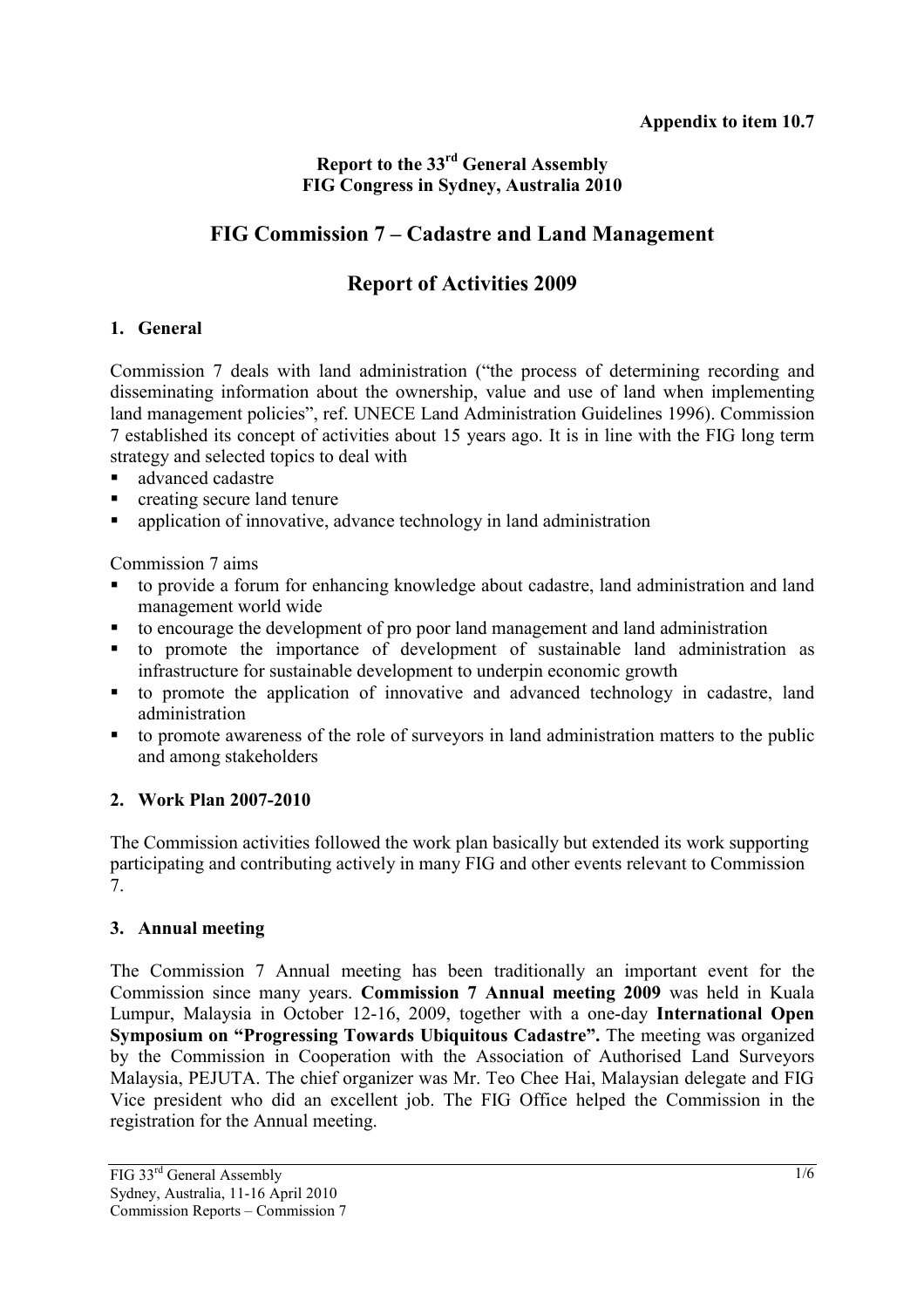More than 40 delegates from 22 countries participated in the event. The program followed the tradition of the Commission 7 Annual Meetings, three days meeting, one day open symposium and one day technical tour.

The meeting always starts with the introduction of the host country, information about the land surveyor profession, land administration activities, education, etc. These presentations used to be given by top officials but this time 4 young surveyors informed us about the current situation in Malaysia. It was a very good idea, delegates very much enjoyed it and Commission 7 followed FIG strategy to involve young surveyors in the FIG activities.

Commission chair András Osskó and working group chairs gave reports on the Commission 7 activities, including information about the major FIG events for those who were not able to attend. Working group chairs spoke about the progress of ongoing initiatives of the commission (Land Administration Domain Model-ISO acceptance, Social Tenure Domain Model, Cadastral Template, FLOSS Cadastre, etc.

Richard Grover UK delegate introduced a questionnaire on "Public, State Land management" which was circulated after the Annual meeting. The questionnaire was proposed by the Cyprus delegate Elia Elikkos. The topic is very live in every country hoping to have sufficient number of response to continue the work. All of the 22 national delegates gave a country report about the new developments in land administration and cadastre in 2008-2009.

The One-Day Open International Symposium on "Progressing towards Ubiquitous Cadastre" was a successful event. Besides the international delegates, more than 200 professionals attended from the host and neighbouring countries. Ubiquitous Cadastre is the next step after the e-Cadastre requires a very advanced e-technology. We could follow 12 very interesting presentations by Commission 7 delegates, Malaysian and other international professionals. FIG President Stig Enemark also participated in the Open Symposium presenting an excellent keynote paper "Facing the Global Challenges: the Importance of Land Governance and the Significance of the Cadastre". Delegates visited the historical Malacca town. The technical tour included the visit to the Regional Cadastre Office and enjoyable sightseeing. In the Regional Cadastre Office we received many information about the development of e-cadastre in the region.

## **4. Working Groups**

#### **Working Group 7.1 – Development of Pro Poor Land Management and Land Administration**

Chair: Christiaan Lemmen (The Netherlands)

**Pro Poor Land Management** approaches have been recognized and supported by the development of the specifications of a first prototype of the Social Tenure Domain Model. The STDM is intended to introduce new, unconventional approaches in land administration by providing a land information management framework that would integrate formal, informal and customary land systems, as well as integrate administrative and spatial components. The STDM makes this possible through tools that facilitate recording all forms of land rights, all types of rights holders and all kinds of land and property objects (spatial units) regardless of the level of formality. The thinking behind the STDM also goes beyond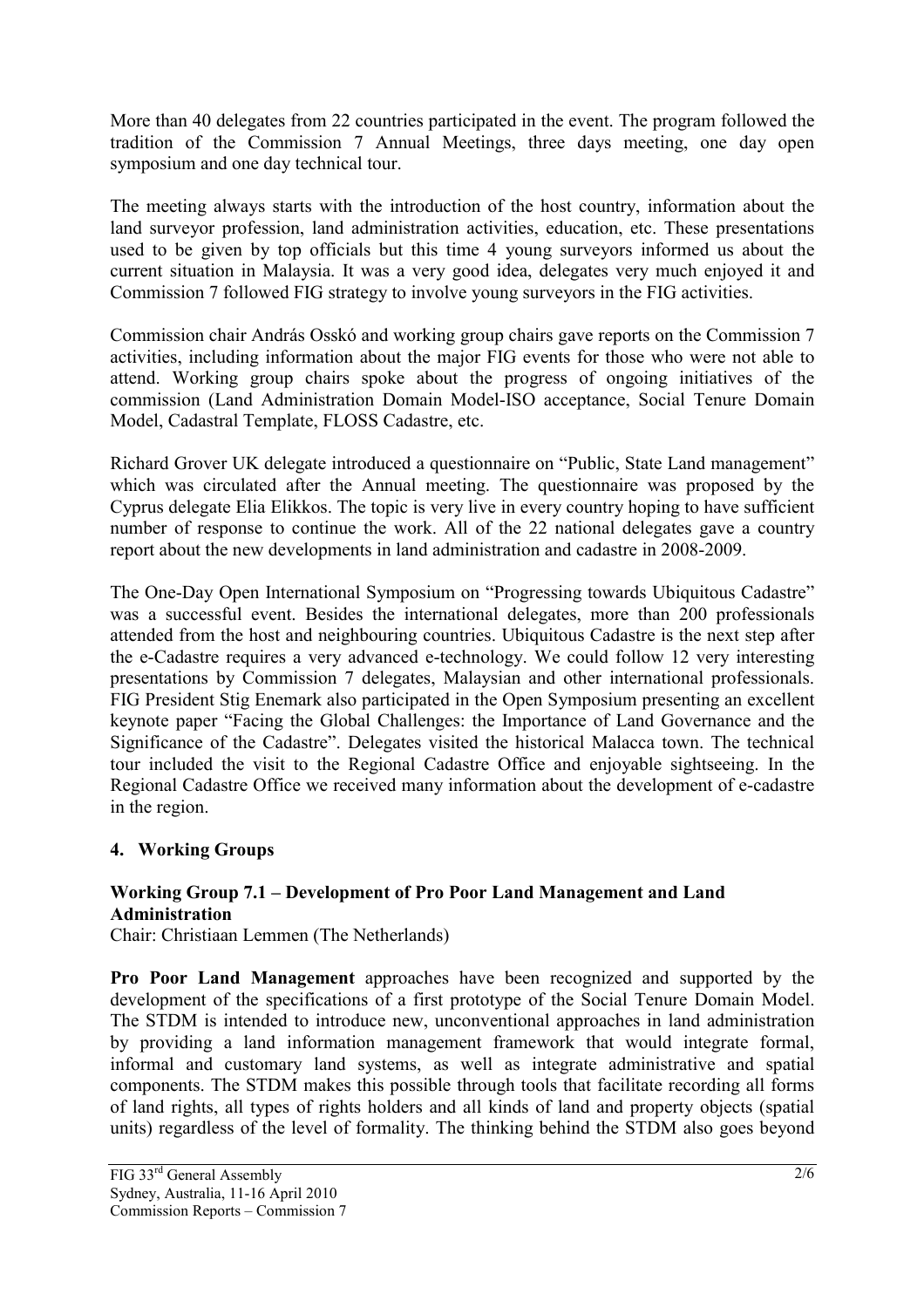some established convention. Traditional or conventional land administration systems, for example, relate names or addresses of persons to land parcels via rights. An alternative option is being provided by the STDM, which instead relates personal identifiers, such as fingerprints, to a coordinate point inside a plot of land through a social tenure relationship such as tenancy. The STDM thus provides an extensible basis for an efficient and effective system of land rights recording.

The STDM development activity has generated conceptual, functional and technical designs. The prototype is under development at the Faculty of Geo-Information Science and Earth Observation (ITC) in close co-operation with Global Land Tool Network (GLTN, UN-HABITAT) and the International Federation of Surveyors (FIG)

The STDM concept may be implemented in both commercial and open source GIS software or database management software, or a combination of both.

The STDM prototype initiative is based on open source software (PostgreSQL database, ILWIS remote sensing software as GIS and Apache Tomcat to support a client/server environment)

**The communication of FIG concepts in land policy and land management** has been actively done by presentations at international conferences and meetings, e.g. during the symposia related to annual meeting of the Commission, during meetings at the World Bank in Washington, and many occasions as well. Presentations are published at the FIG website and a series of papers have been published. An overview of these papers can be found in the annual reports of the OICRF, the International Office of Cadastre and Land Records, see **www.oicrf.org.** The OICRF is one of the permanent institutes of FIG. The annual reports have been reported to the General Assembly

**The identification of (geometric) aspects related to social, informal land tenures** has been performed by the introduction of continuum in the representation of spatial units in the Land Administration Domain Model (LADM), from text based, point based, line based (spaghetti based) and polygon based spatial units. These concepts have been introduced in several papers, amongst them a paper presented at this congress in Sydney. Within the development of the International Standard for the LADM, efforts have been made to fully integrate the STDM. FIG submitted in 2008 a proposal to develop this International Standard to the Technical Committee 211 on Geographic Information (TC 211) of the International Organization for Standardization (ISO). There was a positive vote for the Draft International Standard (DIS) at the ISO/TC 211 plenary meeting in Quebec City (Canada) in November 2009. an Editing Committee is now working on the final document.

**The support in the development of low cost, innovative data acquisition methods** has been achieved by doing a field test with enlarged satellite images (Quickbird) in collecting land use rights in Ethiopia. This approach has been presented at the FIG/World Bank conference "Land Governance in Support of the Millennium Development Goals: Responding to New challenges", Washington DC, 9-10 March 2009 (see the proceedings on FIG website). Similar approaches have been presented during this conference as being successful.

All of Section 5 is related to the GLTN activities and to GLTN concepts, e.g. the implementation of continuum of land rights.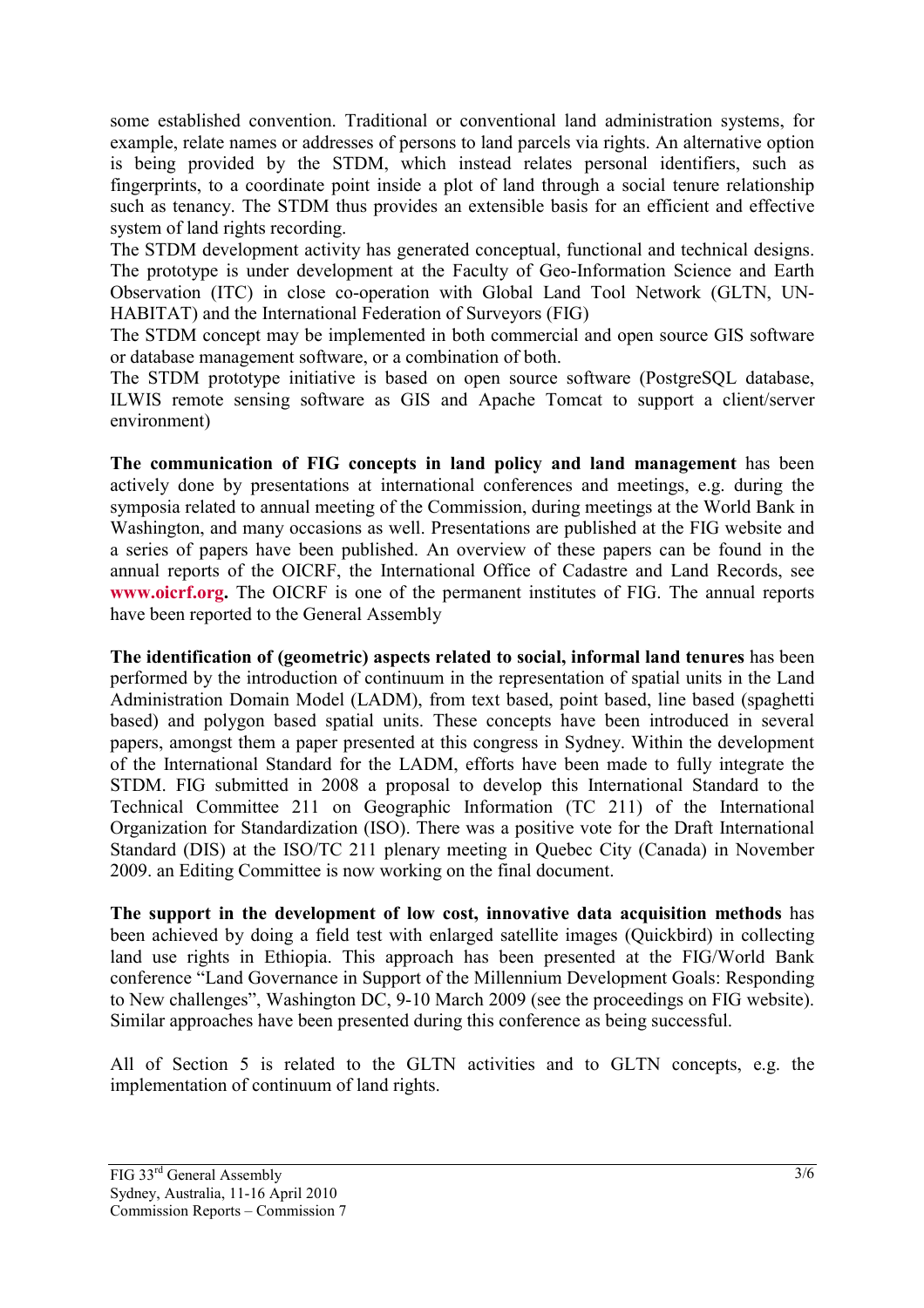**A capacity building approach** has been supported in developing networks, e.g. a closer cooperation between the United Nations University School for Land Administration Studies at ITC with the Technical University of Munich. During and international workshop on "Sharing Good Practices-E-learning in Surveying, Geo-information Sciences and Land Administration" there was agreement that this type of networks have to be extended. The results of this workshop are presented at the congress in Sydney.

## **Working Group 7.2 – Land Administration to Support Sustainable Development**

Chair: Soren Christensen (Denmark)

The chair of the Working Group 7.2 has a dream, a need for humanitarian arm of FIG-Surveyors without Frontiers. The idea of working on the Surveyors without Frontiers was to some extend supported by FIG. In 2009 the Working group 7.2 worked together with Working group 7.1.

#### **Working Group 7.3 – Application of Innovative Technology in Land Administration**  Chair: Daniel Steudler (Switzerland)

Over the last four years, Working Group 7.3 has mainly focussed on topic of open source software and its potential for cadastre and land registry systems. The working group has a working relation with UN/FAO supporting "FLOSS Cadastre" Project, since 2007. Working group has been active in several events.

The Working Group decided to complete a publication that explores this field, and to look at risks and opportunities of open source software. The title and table of content of the publication look as follows.

#### **FLOSS Cadastre and Land Registration – Opportunities and Risks**

#### **1. Introduction**

#### **2. Background on Open- Source and Linkage to Cadastre**

- 2.1 Open-Source Software and Responsible Governance of Cadastral Systems
- 2.2 Free and Open-Source Software
- 2.3 Open-Source Software for Geospatial Data- The Birth of OSGeo

#### **3. Tools and Initiatives**

- 3.1 Existing Open-Source Tools- Possibilities for Cadastre Systems
- 3.2 The Story of an Open-Source Software project- GeoNetwork
- 3.3 The OSCAR Project
- 3.4 Piloting Open-Source Cadastre and Registration Software
- 3.5 The Social Tenure Domain Model- Pro Poor Land Rights Recording System

#### **4. Country Experiences**

- 4.1 Bavaria, Germany
- 4.2 Bosnia and Herzegovina
- 4.3 Cambodia
- 4.4 Ghana
- 4.5 Samoa
- 4.6 Solothurn, Switzerland

#### **5. Conclusions**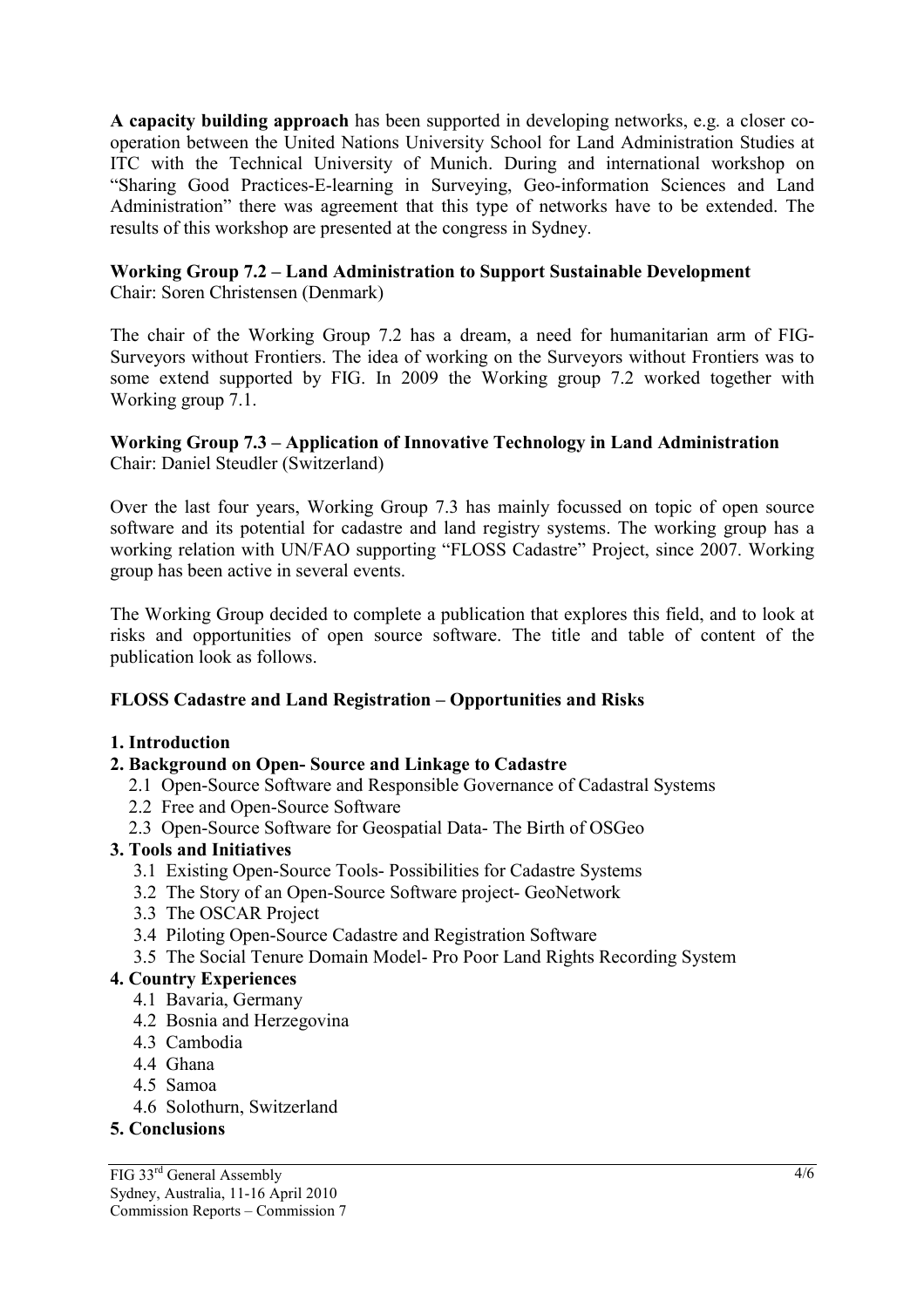The publication has contributions from some 15 authors, who give an insight in the need and developments worldwide. This publication will be launched at the FIG Congress in Sydney with a dedicated Technical session, where a selection of contributing authors will also present their chapter.

## **5. Events**

## **5.1 Contribution to major FIG events**

The Commission actively participated in the major FIG events:

#### **FIG Working Week, and XXXII. General Assembly-Surveyors Key Role in Accelerated Development, Eilat, Israel, 3-8 May 2009.**

Commission 7 have been involved in 13 technical sessions, 7 full Commission 7 sessions with about 30 presentations and 6 joint sessions with Commission 1, 3 and 8 with about 30 speakers.

## **7th. FIG Regional Conference- Hanoi, Vietnam, 19-22 October 2009**

Commission 7 was the major contributor to the technical sessions. There were six "clear" Commission 7 sessions and several joint sessions with Commission 3, 8 and 9 which means about 40 papers.

Thanks a lot for all Commission 7 delegates and speakers for their active contribution to the success of the events.

## **5.2 Contribution to other events**

#### **Joint FIG/World Bank Conference "Land Governance in Support of the Millennium Goals: Responding to New Challenges"-Washington DC. USA, 9-10 March 2009**

Commission 7 was represented by Paul van der Molen (as one of the chief organisers of the conference), András Osskó, Daniel Roberge, Richard Grover, Odame Larbi, Christiaan Lemmen, Tommy Österberg and Daniel Steudler presenting papers and chairing sessions.

#### **Conference on "Citizens' Rights to the Real Property" Chisinau, Moldova, 30 November - 1 December 2009**

The conference was organized by the State Cadastre Agency of Moldova" and supported by FIG Commission 7 and 3.András Osskó chair, and Daniel Steudler chair of Working group 7.3 participated in the event and presented papers. Commission 3 was represented by the chair Chryssy Potsiou.

#### **1st. National and International Cadastral Congress of Argentina, Cordoba, Argentina, 8- 11 September 2009**

Invitation made by the Organisation of American States (OAS) and the Federal Council of Argentina to Daniel Steudler chair of Working group 7.3 to represent FIG Commission 7 but Daniel Roberge chair elect of the Commission participated in the congress. The aim of our attendance was to encourage Latin American professionals to participate in FIG events more frequently and increase their activities in FIG.